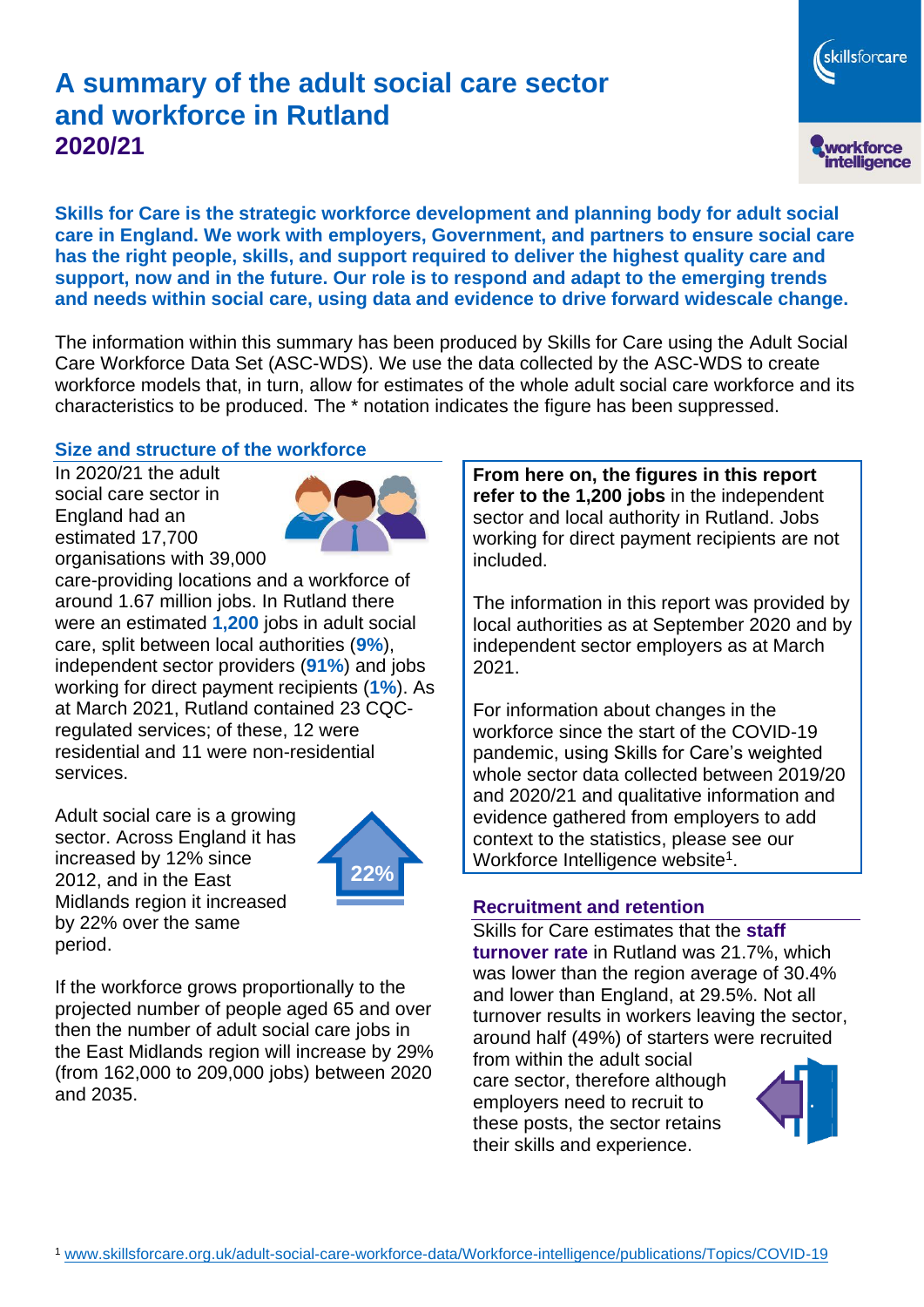Adult social care has an experienced 'core' of workers. Workers in Rutland had on average **7.7 years of experience in the sector** and 76% of the workforce had been working in the sector for at least three years.

Using both workforce intelligence evidence and our links with employers and stakeholders across England, we know that recruitment and retention is one of the largest issues faced by employers. We have many resources and tools available to help, for example the 'Values-based recruitment and retention toolkit'<sup>2</sup> and 'Seeing potential: widen your talent pool'. <sup>3</sup> For more information please visit: [www.skillsforcare.org.uk/recruitment-retention](http://www.skillsforcare.org.uk/recruitment-retention)

### **Employment information**

We estimate Rutland had **1,200** adult social care jobs employed in the local authority and independent sectors. These included 100 managerial roles, 25 regulated professionals, 900 direct care (including 800 care workers), and 175 othernon-care proving roles.

The average number of **sickness days** taken in the last year in Rutland was 6.4, (9.6 in East Midlands and 9.5 across England). With an estimated directly employed workforce of 1,000, this would mean employers in Rutland lost approximately **6,700 days to sickness in 2020/21**. In England levels of staff sickness have nearly doubled over the course of the pandemic between 2019/20 and 2020/21, in total around 6 million extra days were lost to sickness than in the year before.

Less than a quarter (22%) of the workforce in Rutland were on zero-hours contracts. Around a half (51%) of the workforce usually worked full-time hours and 49% were part-time.

### **Chart 1. Proportion of workers on zero hours contracts by area**

**England** East Midlands Rutland



## **Workforce demographics**

The majority (86%) of the workforce in Rutland were female, and the average age was 44.2 years old. Workers aged 24 and



under made up 10% of the workforce and workers aged over 55 represented 27%. Given this age profile approximately 325 people will be reaching retirement age in the next 10 years.

Nationality varied by region, in England 83% of the workforce identified as British, while in the East Midlands region this was 88%. An estimated 92% of the workforce in Rutland identified as British, 6% identified as of an EU nationality and 2% a non-EU nationality, therefore there was a similar reliance on EU and non-EU workers.

### **Pay**



Table 1 shows the full-time equivalent annual or hourly pay rate of selected job roles in Rutland (area), East Midlands (region) and England. All figures

represent the independent sector as at March 2021, except social workers which represent the local authority sector as at September 2020. At the time of analysis, the National Living Wage was £8.72.

#### **Table 1. Average pay rate of selected job roles by area**

|                                 | England | Region  | Area    |
|---------------------------------|---------|---------|---------|
| Full-time equivalent annual pay |         |         |         |
| Social Worker <sup>†</sup>      | £37,100 | £35,400 | $\star$ |
| Registered nurse                | £33,600 | £33,000 | $\star$ |
| Hourly pay                      |         |         |         |
| National Living<br>Wage         | £8.72   | £8.72   | £8.72   |
| Senior care worker              | £10.00  | £9.75   | £10.00  |
| Care worker                     | £9.29   | £9.21   | £9.16   |
| Support and<br>outreach         | £9.53   | £9.22   | £9.13   |

†Local authority social workers only.

Please note that pay varies by sector, with local authority pay generally being higher than independent sector pay.